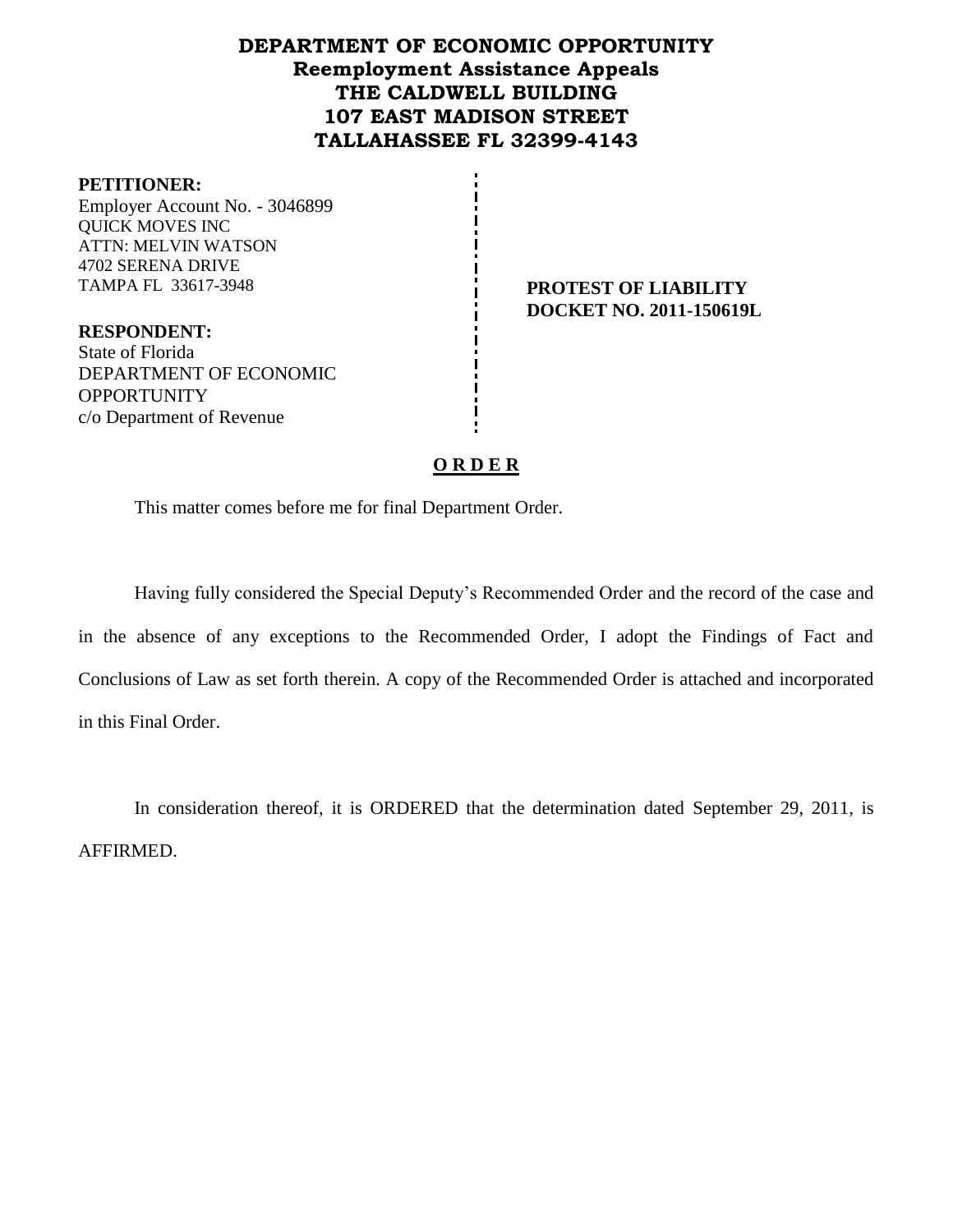#### **JUDICIAL REVIEW**

Any request for judicial review must be initiated within 30 days of the date the Order was filed. Judicial review is commenced by filing one copy of a *Notice of Appeal* with the DEPARTMENT OF ECONOMIC OPPORTUNITY at the address shown at the top of this Order and a second copy, with filing fees prescribed by law, with the appropriate District Court of Appeal. It is the responsibility of the party appealing to the Court to prepare a transcript of the record. If no court reporter was at the hearing, the transcript must be prepared from a copy of the Special Deputy's hearing recording, which may be requested from the Office of Appeals.

Cualquier solicitud para revisión judicial debe ser iniciada dentro de los 30 días a partir de la fecha en que la Orden fue registrada. La revisión judicial se comienza al registrar una copia de un *Aviso de Apelación* con la Agencia para la Innovación de la Fuerza Laboral [*DEPARTMENT OF ECONOMIC OPPORTUNITY]* en la dirección que aparece en la parte superior de este *Orden* y una segunda copia, con los honorarios de registro prescritos por la ley, con el Tribunal Distrital de Apelaciones pertinente. Es la responsabilidad de la parte apelando al tribunal la de preparar una transcripción del registro. Si en la audiencia no se encontraba ningún estenógrafo registrado en los tribunales, la transcripción debe ser preparada de una copia de la grabación de la audiencia del Delegado Especial [*Special Deputy*], la cual puede ser solicitada de la Oficina de Apelaciones.

Nenpòt demann pou yon revizyon jiridik fèt pou l kòmanse lan yon peryòd 30 jou apati de dat ke Lòd la te depoze a. Revizyon jiridik la kòmanse avèk depo yon kopi yon *Avi Dapèl* ki voye bay DEPARTMENT OF ECONOMIC OPPORTUNITY lan nan adrès ki parèt pi wo a, lan tèt *Lòd* sa a e yon dezyèm kopi, avèk frè depo ki preskri pa lalwa, bay Kou Dapèl Distrik apwopriye a. Se responsabilite pati k ap prezante apèl la bay Tribinal la pou l prepare yon kopi dosye a. Si pa te gen yon stenograf lan seyans lan, kopi a fèt pou l prepare apati de kopi anrejistreman seyans lan ke Adjwen Spesyal la te fè a, e ke w ka mande Biwo Dapèl la voye pou ou.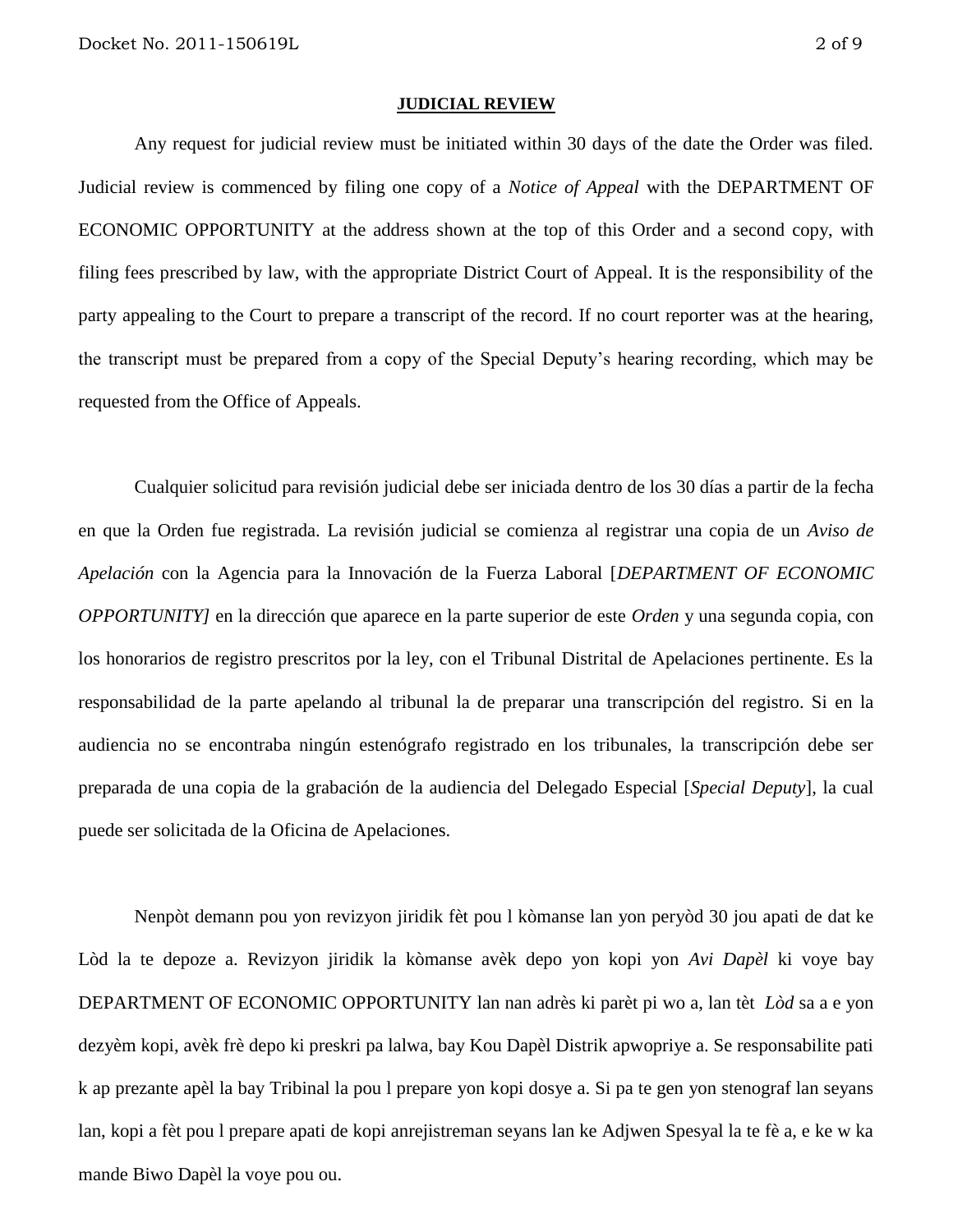DONE and ORDERED at Tallahassee, Florida, this day of **August, 2012**.



Altemese Smith, Assistant Director, Reemployment Assistance Services DEPARTMENT OF ECONOMIC OPPORTUNITY

FILED ON THIS DATE PURSUANT TO § 120.52, FLORIDA STATUTES, WITH THE DESIGNATED DEPARTMENT CLERK, RECEIPT OF WHICH IS HEREBY ACKNOWLEDGED.

 $S$ hanuu  $\gamma$  . Sams DEPUTY CLERK DATE

#### **CERTIFICATE OF SERVICE**

**I HEREBY CERTIFY that true and correct copies of the foregoing Final Order have been furnished to the persons listed below in the manner described, on the \_\_\_\_\_\_\_ day of August, 2012**.

Shmun 12.3

SHANEDRA Y. BARNES, Special Deputy Clerk DEPARTMENT OF ECONOMIC OPPORTUNITY Reemployment Assistance Appeals 107 EAST MADISON STREET TALLAHASSEE FL 32399-4143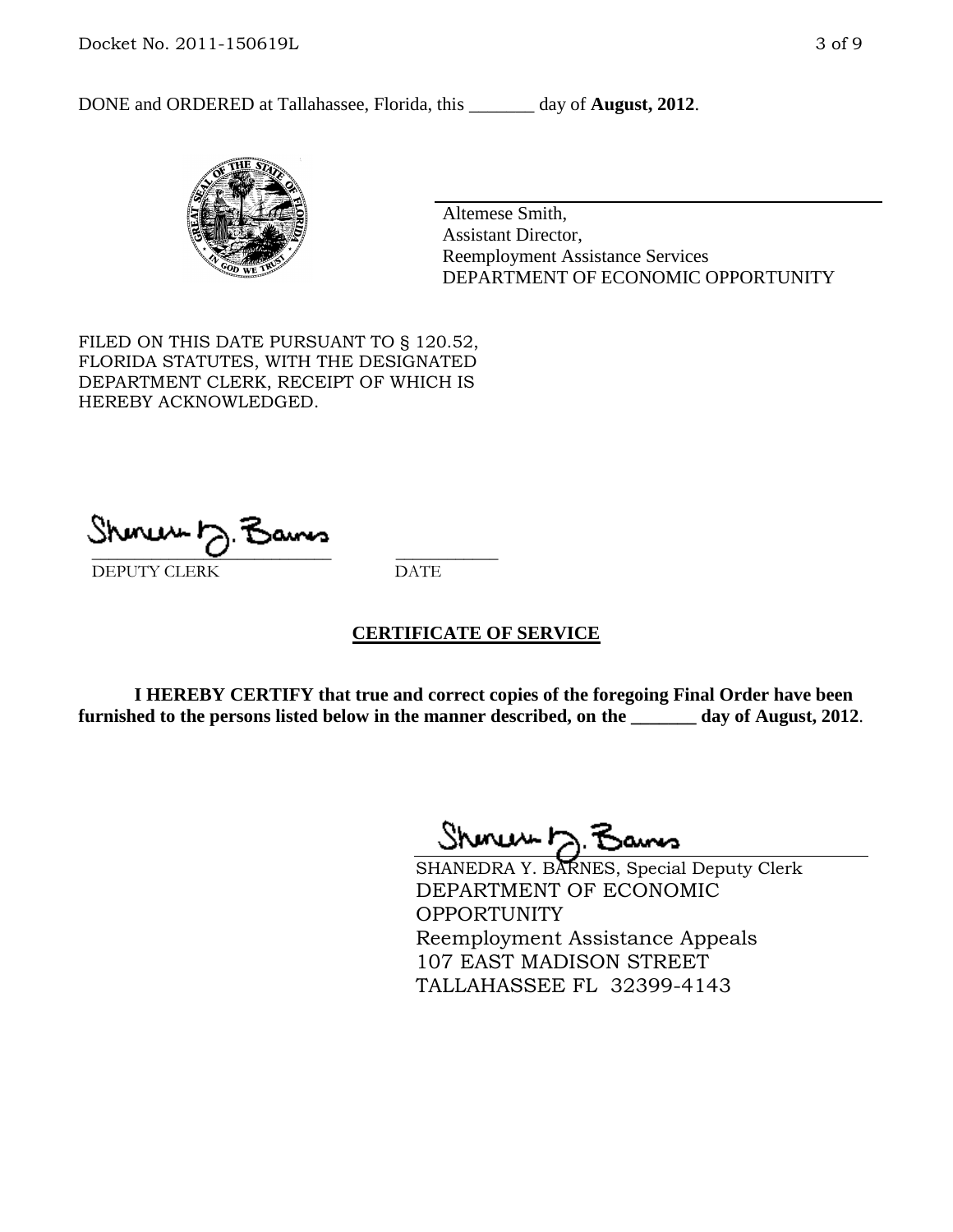By U.S. Mail:

 QUICK MOVES INC ATTN: MELVIN WATSON 4702 SERENA DRIVE TAMPA FL 33617-3948

MARK HUEGEL 1808 COLUMBIA PARK DRIVE 101 TAMPA FL 33613

DEPARTMENT OF REVENUE ATTN: VANDA RAGANS - CCOC #1 4624 5050 WEST TENNESSEE STREET TALLAHASSEE FL 32399

DOR BLOCKED CLAIMS UNIT ATTENTION MYRA TAYLOR P O BOX 6417 TALLAHASSEE FL 32314-6417

State of Florida DEPARTMENT OF ECONOMIC OPPORTUNITY c/o Department of Revenue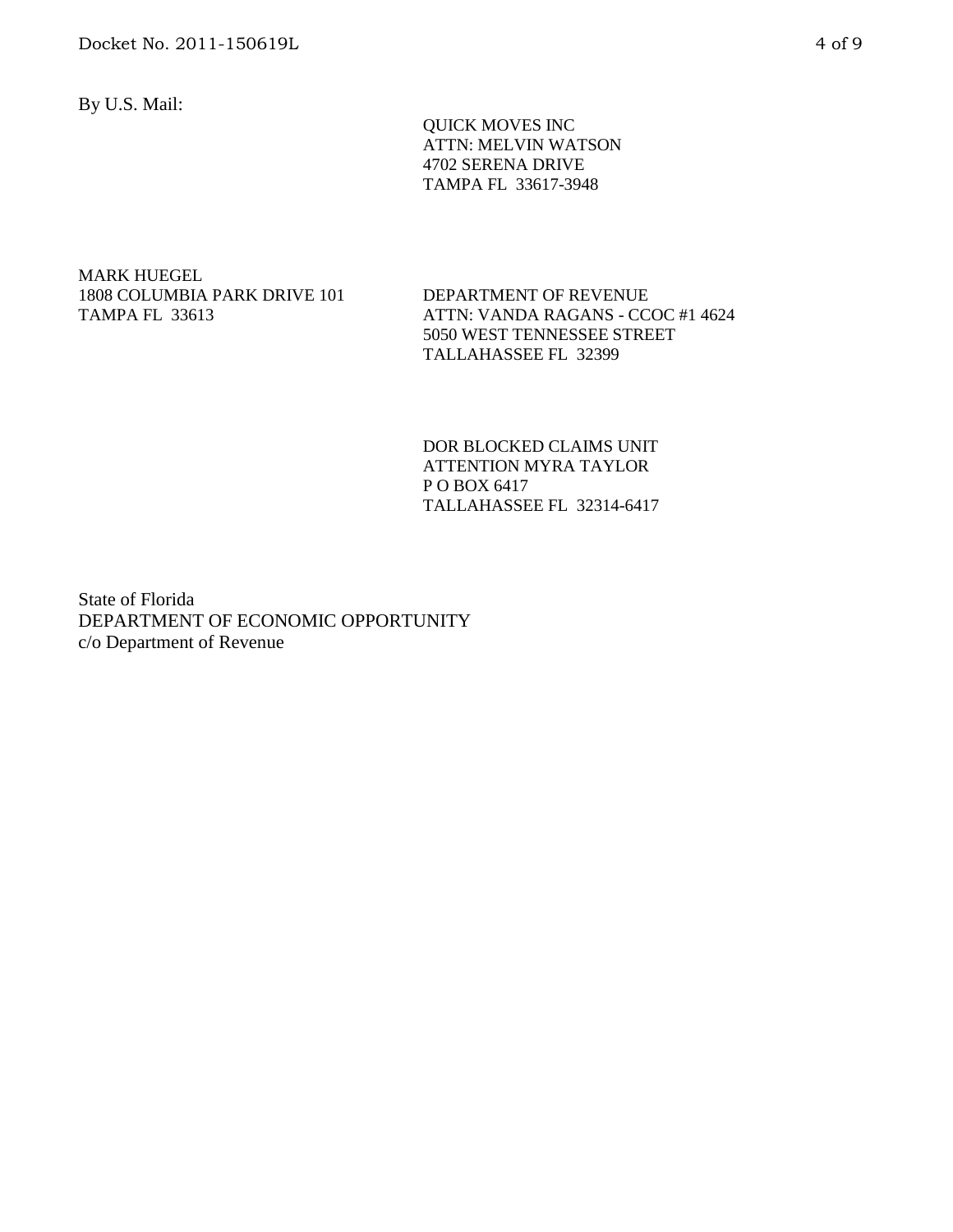# **DEPARTMENT OF ECONOMIC OPPORTUNITY Unemployment Compensation Appeals**

MSC 347 CALDWELL BUILDING 107 EAST MADISON STREET TALLAHASSEE FL 32399-4143

## **PETITIONER:**

Employer Account No. - 3046899 QUICK MOVES INC ATTEN: MELVIN WATSON 4702 SERENA DRIVE TAMPA FL 33617-3948

> **PROTEST OF LIABILITY DOCKET NO. 2011-150619L**

## **RESPONDENT:**

State of Florida DEPARTMENT OF ECONOMIC **OPPORTUNITY** c/o Department of Revenue

# **RECOMMENDED ORDER OF SPECIAL DEPUTY**

TO: Assistant Director, Interim Executive Director, Unemployment Compensation Services DEPARTMENT OF ECONOMIC OPPORTUNITY

This matter comes before the undersigned Special Deputy pursuant to the Petitioner's protest of the Respondent's determination dated September 29, 2011.

After due notice to the parties, a telephone hearing was held on April 20, 2012. The Petitioner's president appeared and testified at the hearing. The Joined Party did not appear at the hearing. A tax specialist II appeared and testified on behalf of the Respondent.

The record of the case, including the recording of the hearing and any exhibits submitted in evidence, is herewith transmitted. Proposed Findings of Fact and Conclusions of Law were not received.

#### **Issue:**

Whether services performed for the Petitioner by the Joined Party and other individuals constitute insured employment pursuant to Sections 443.036(19), 443.036(21); 443.1216, Florida Statutes, and if so, the effective date of the liability.

Whether the Petitioner meets liability requirements for Florida unemployment compensation contributions, and if so, the effective date of liability, pursuant to Sections 443.036(19); 443.036(21), Florida Statutes.

#### **Findings of Fact:**

1. The Petitioner is a corporation, incorporated in 2009 for the purpose of running a furniture delivery company. The Petitioner's president is a corporate officer and works 3-5 days per week.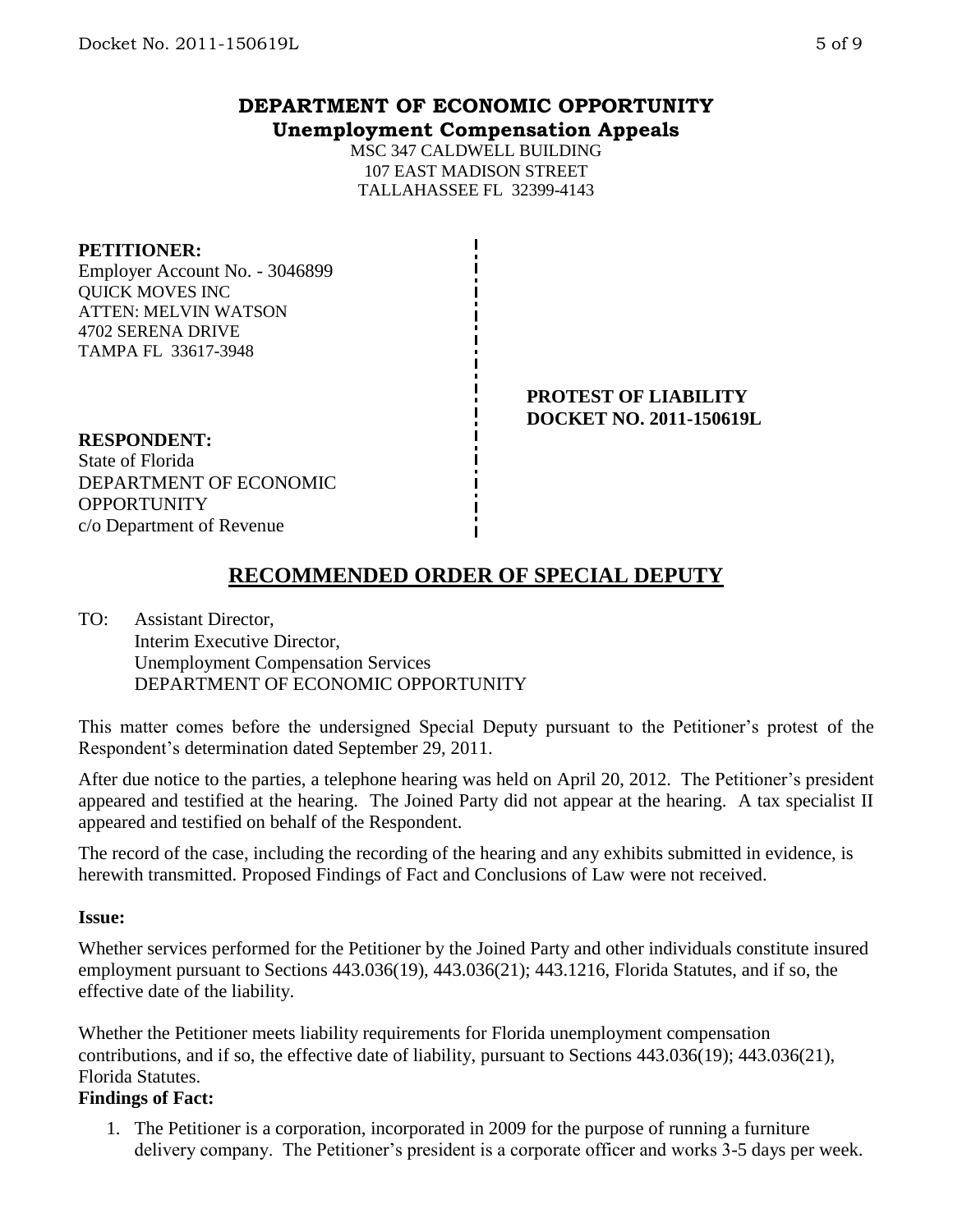The Petitioner's president began in 2009. The Petitioner's president was paid for his services for the company.

- 2. The Joined Party performed services for the Petitioner as a mover/helper beginning September 2010.
- 3. The Joined Party was required to sign a W-9 form at the time of hire.
- 4. The Petitioner offered the Joined Party work when work was available.
- 5. The Petitioner supervised the Joined Party's work. The Petitioner instructed the Joined Party as to what order items should be moved, as well as, how to move and pack items.
- 6. The Joined Party was covered by the Petitioner's workmen's compensation policy.
- 7. The Joined Party was paid weekly. The Joined Party received \$80 per day worked. The Joined Party's pay was not held. The Petitioner issued a 1099 form showing \$6,381 paid to the Joined Party in 2010.
- 8. The Joined Party was required to wear a t-shirt with the company logo. The Petitioner provided the Joined Party with company t-shirts. The Petitioner provided all of the equipment and materials needed to perform the work.

## **Conclusions of Law:**

- 9. The issue in this case, whether services performed for the Petitioner constitute employment subject to the Florida Unemployment Compensation Law, is governed by Chapter 443, Florida Statutes. Section 443.1216(1)(a)2., Florida Statutes, provides that employment subject to the chapter includes service performed by individuals under the usual common law rules applicable in determining an employer-employee relationship.
- 10. The Supreme Court of the United States held that the term "usual common law rules" is to be used in a generic sense to mean the "standards developed by the courts through the years of adjudication." United States v. W.M. Webb, Inc., 397 U.S. 179 (1970).
- 11. The Supreme Court of Florida adopted and approved the tests in 1 Restatement of Law, Agency 2d Section 220 (1958), for use to determine if an employment relationship exists. See Cantor v. Cochran, 184 So.2d 173 (Fla. 1966); Miami Herald Publishing Co. v. Kendall, 88 So.2d 276 (Fla. 1956); Magarian v. Southern Fruit Distributors, 1 So.2d 858 (Fla. 1941); see also Kane Furniture Corp. v. R. Miranda, 506 So.2d 1061 (Fla. 2d DCA 1987).
- 12. Restatement of Law is a publication, prepared under the auspices of the American Law Institute, which explains the meaning of the law with regard to various court rulings. The Restatement sets forth a nonexclusive list of factors that are to be considered when judging whether a relationship is an employment relationship or an independent contractor relationship.
- 13. 1 Restatement of Law, Agency 2d Section 220 (1958) provides:
	- (1) A servant is a person employed to perform services for another and who, in the performance of the services, is subject to the other's control or right of control.
	- (2) The following matters of fact, among others, are to be considered:
		- (a) the extent of control which, by the agreement, the business may exercise over the details of the work;
		- (b) whether or not the one employed is engaged in a distinct occupation or business;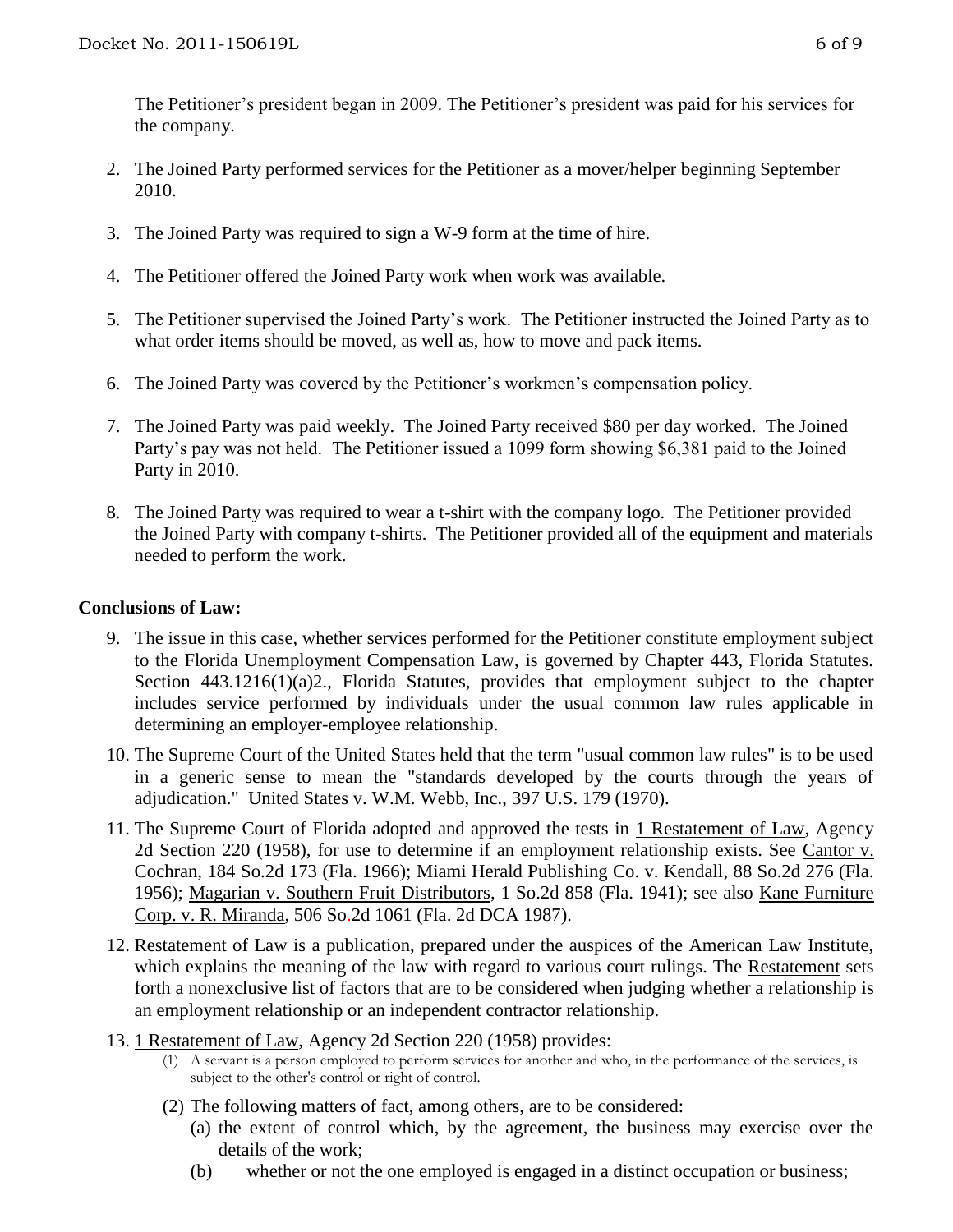- (c) the kind of occupation, with reference to whether, in the locality, the work is usually done under the direction of the employer or by a specialist without supervision;
- (d) the skill required in the particular occupation;
- (e) whether the employer or the worker supplies the instrumentalities, tools, and the place of work for the person doing the work;
- (f) the length of time for which the person is employed;
- $(g)$  the method of payment, whether by the time or by the job;
- (h) whether or not the work is a part of the regular business of the employer;
- (i) whether or not the parties believe they are creating the relation of master and servant;
- (j) whether the principal is or is not in business.
- 14. Comments in the Restatement explain that the word "servant" does not exclusively connote manual labor, and the word "employee" has largely replaced "servant" in statutes dealing with various aspects of the working relationship between two parties. In Department of Health and Rehabilitative Services v. Department of Labor & Employment Security, 472 So.2d 1284 (Fla. 1st DCA 1985) the court confirmed that the factors listed in the Restatement are the proper factors to be considered in determining whether an employer-employee relationship exists. However, in citing La Grande v. B&L Services, Inc.,  $432$  So.2d  $1364$ ,  $1366$  (Fla. 1<sup>st</sup> DCA 1983), the court acknowledged that the question of whether a person is properly classified an employee or an independent contractor often cannot be answered by reference to "hard and fast" rules, but rather must be addressed on a case-by-case basis.
- 15. The evidence presented in this case reveals that the Petitioner exercised control over where, when, and how the work was to be performed. The Joined Party was called in as needed by the Petitioner. The Petitioner supervised and directed the work performed by the Joined Party and controlled the order in which the work was performed, the manner in which items were moved, and the manner in which items were packed.
- 16. The Joined Party was covered by the Petitioner's workmen's compensation policy which tends to indicate an employer-employee relationship between the parties.
- 17. The Petitioner provided all of the materials required to perform the work. The Joined Party was required to wear a company t-shirt. This indicates control as well as putting forth the Joined Party as representing the Petitioner.
- 18. The work performed by the Joined Party as a mover/helper was a normal part of the normal course of business for the Petitioner's furniture moving company. While the Joined Party's help may not be needed for all jobs, the type of work performed cannot be distinguished from the day to day work required by the Petitioner.
- 19. A preponderance of the evidence presented in this case reveals that the Petitioner established sufficient control over the Joined Party as to create an employer-employee relationship between the parties.
- 20. Section 443.1215, Florida Statutes, provides that,
- 21. Each of the following employing units is an employer subject to this chapter:
	- i) An employing unit that:
	- a) In a calendar quarter during the current or preceding calendar year paid wages of at least \$1,500 for service in employment; or
	- b) For any portion of a day in each of 20 different calendar weeks, regardless of whether the weeks were consecutive, during the current or preceding calendar year, employed at least one individual in employment, irrespective of whether the same individual was in employment during each day.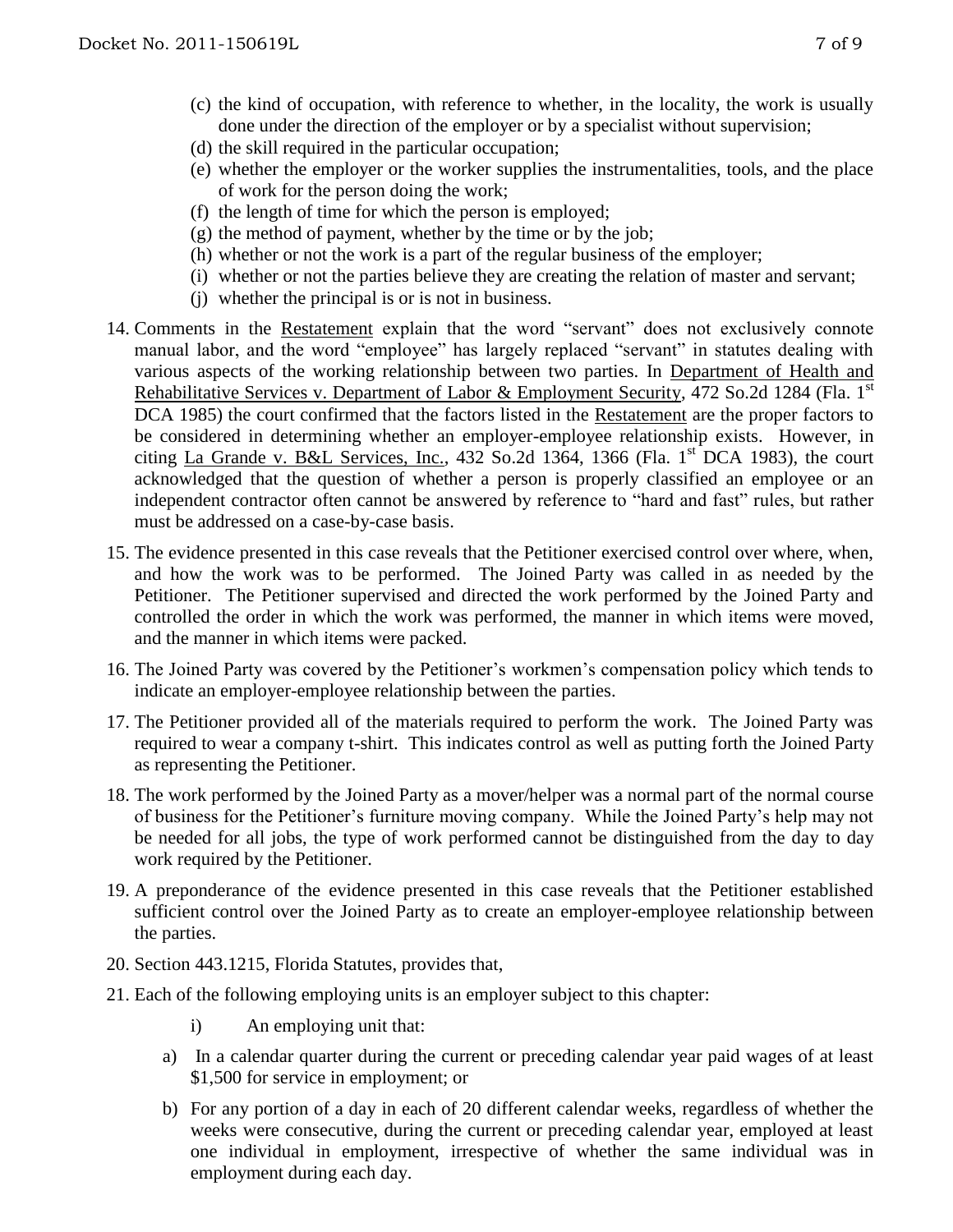- 22. The Joined Party was paid \$6,381 in 2010. The Joined Party began in September of 2010. Regardless of the proportion of work in the third and fourth quarter of 2010, the Joined Party had to have been paid at least \$1,500 in a quarter.
- 23. Furthermore, the Petitioner's president is a statutory employee. The Petitioner's president worked 3-5 days per week from the inception of the corporation.
- 24. Accordingly, the Petitioner meets the liability requirements for Florida unemployment compensation contributions.

**Recommendation:** It is recommended that the determination dated September 29, 2011, be AFFIRMED. Respectfully submitted on June 18, 2012.



KRIS LONKANI, Special Deputy Office of Appeals

A party aggrieved by the *Recommended Order* may file written exceptions to the Director at the address shown above within fifteen days of the mailing date of the *Recommended Order*. Any opposing party may file counter exceptions within ten days of the mailing of the original exceptions. A brief in opposition to counter exceptions may be filed within ten days of the mailing of the counter exceptions. Any party initiating such correspondence must send a copy of the correspondence to each party of record and indicate that copies were sent.

Una parte que se vea perjudicada por la *Orden Recomendada* puede registrar excepciones por escrito al Director Designado en la dirección que aparece arriba dentro de quince días a partir de la fecha del envío por correo de la *Orden Recomendada*. Cualquier contraparte puede registrar contra-excepciones dentro de los diez días a partir de la fecha de envió por correo de las excepciones originales. Un sumario en oposición a contra-excepciones puede ser registrado dentro de los diez días a partir de la fecha de envío por correo de las contra-excepciones. Cualquier parte que dé inicio a tal correspondencia debe enviarle una copia de tal correspondencia a cada parte contenida en el registro y señalar que copias fueron remitidas.

Yon pati ke *Lòd Rekòmande* a afekte ka prezante de eksklizyon alekri bay Direktè Adjwen an lan adrès ki parèt anlè a lan yon peryòd kenz jou apati de dat ke *Lòd Rekòmande* a te poste a. Nenpòt pati ki fè opozisyon ka prezante objeksyon a eksklizyon yo lan yon peryòd dis jou apati de lè ke objeksyon a eksklizyon orijinal yo te poste. Yon dosye ki prezante ann opozisyon a objeksyon a eksklizyon yo, ka prezante lan yon peryòd dis jou apati de dat ke objeksyon a eksklizyon yo te poste. Nenpòt pati ki angaje yon korespondans konsa dwe voye yon kopi kourye a bay chak pati ki enplike lan dosye a e endike ke yo te voye kopi yo.

www.h.F

**June 18, 2012**<br>**June 18, 2012** 

**Date Mailed:**